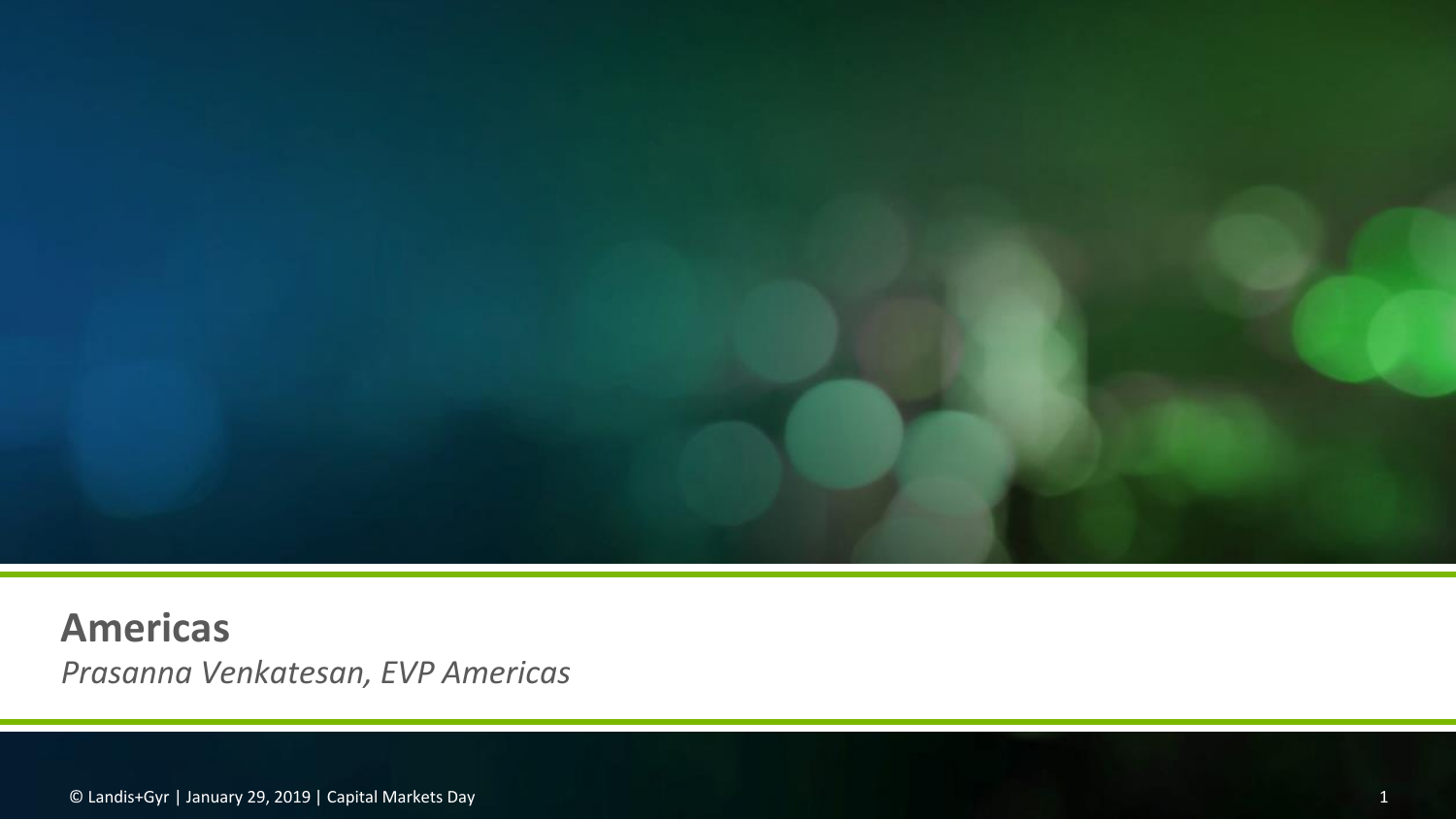## **Americas continued success as we look to the future**





#### **Regional footprint**

- Serving North, Central and South America as well as other territories such as Japan where ANSI metering standards prevail
- 14 utility operation centers and a regional corporate headquarters
- **Manufacturing facilities in Mexico and Brazil**

### **Regional highlights**

- **Leading supplier of smart metering solutions in the Americas** with over 55m connected intelligent devices deployed<sup>1</sup>, offering a comprehensive Gridstream portfolio with complete communications flexibility (RF, PLC, cellular)
- **Biggest installed base of smart electric meters in North America**
- **Largest installed base of standalone and smart electric meters in South America**
- **Deploying the world's largest utility IoT network** in Tokyo with over 20m electric endpoints installed at present<sup>2</sup> (27m at completion)
- **Excellent brand recognition**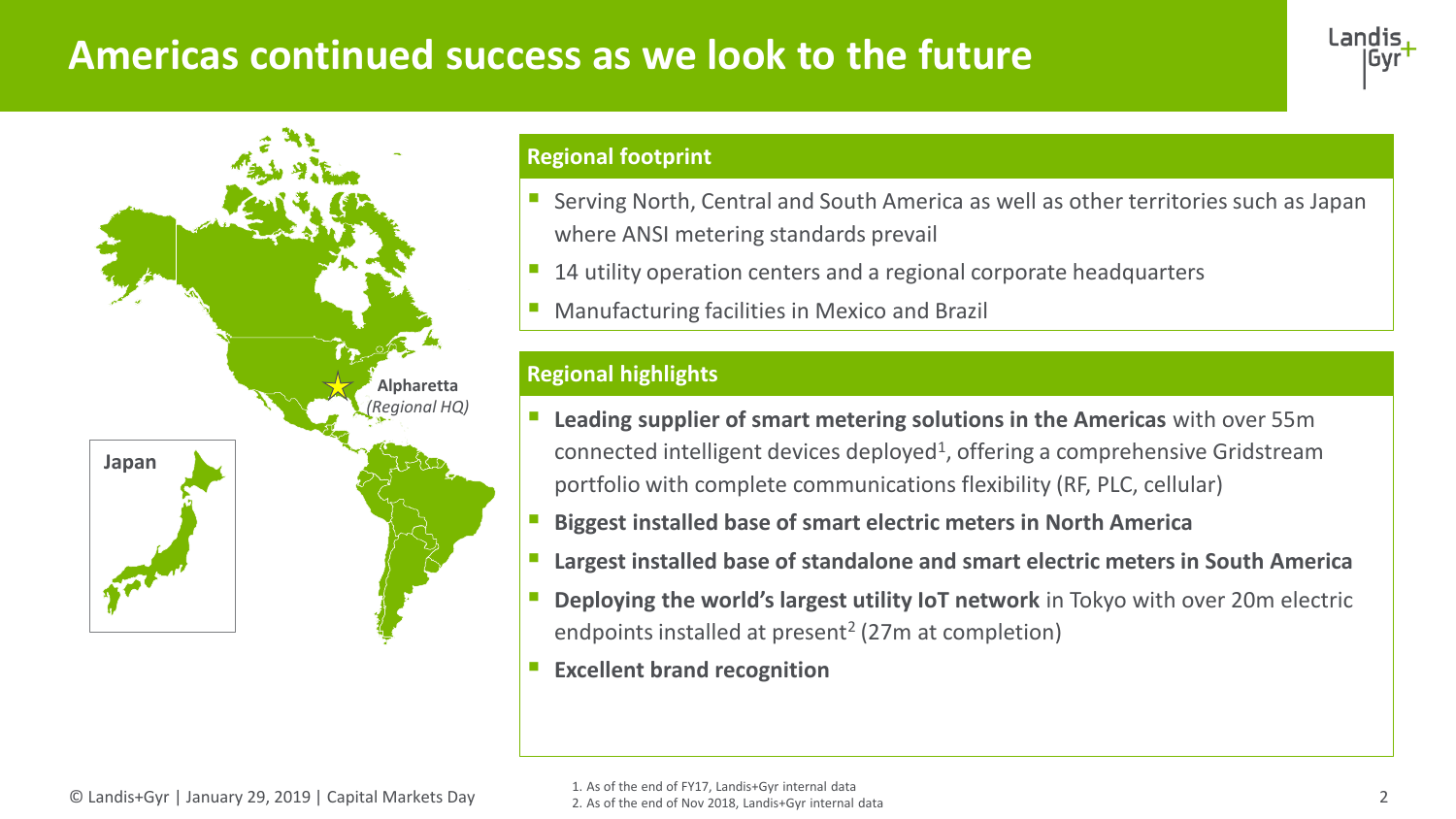# **Americas delivers top line growth while maintaining margin**



#### **Performance**

- Sales to external customers in the Americas region rose to a new record high of USD 972m in FY17
- Strong FY18 H1 performance, the market for smart metering solutions continues to be robust in North America
- Adj. EBITDA margin maintained above 20%
- USD 1'523m committed backlog at the end of FY18 H1



© Landis+Gyr | January 29, 2019 | Capital Markets Day 3 pension income and expenses other than service costs are now reported under "Other income (expense)" 1. Following the adoption by the Company of ASU 2017-07 relating to defined benefit pension scheme costs, Adj. EBITDA has been revised down by USD 0.6m, up by USD 0.1m, and down by USD 0.7m in FY15, FY16 and FY17 respectively as all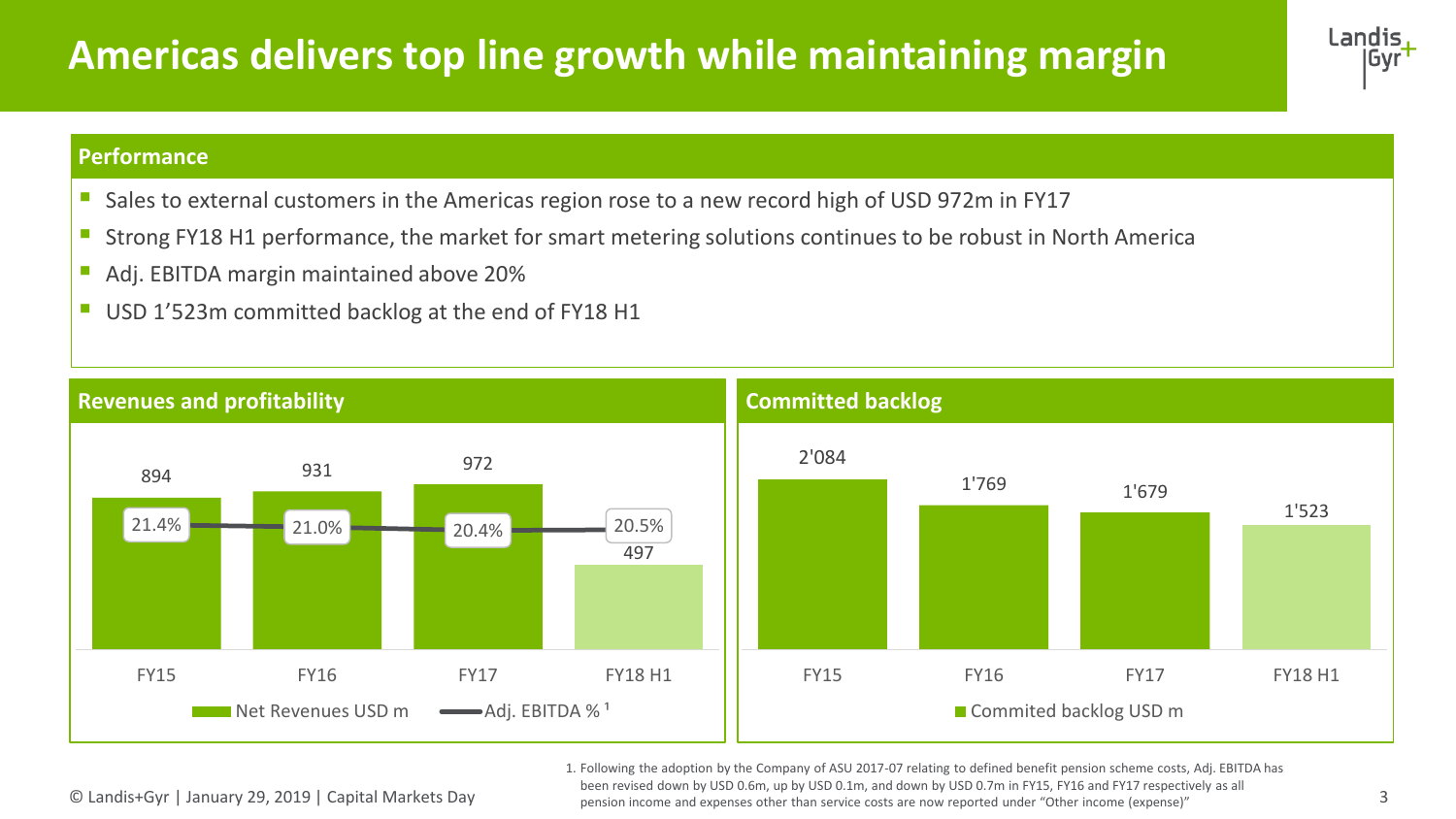# **Attractive addressable markets with trend for grid edge intelligence accelerating in North America**





- Resilient smart metering market
- 2<sup>nd</sup> wave rollouts starting
- **Demand for grid edge intelligence**
- Latin America
	- **E** Impacted by economic situation
	- AMI pilots in Brazil

- Japan
	- **1st** wave deployments winding down
	- Next generation refresh planned from 2023









*Residential electricity AMI comms market share, 2017, units <sup>3</sup>*



**+8%**



1. IHS Markit (2018)

© Landis+Gyr | January 29, 2019 | Capital Markets Day 4 2. IHS Markit (2018) and Landis+Gyr internal company estimates (2018)

3. Frost & Sullivan (2018)

 $0.5$  0.3 CY-17 CY-21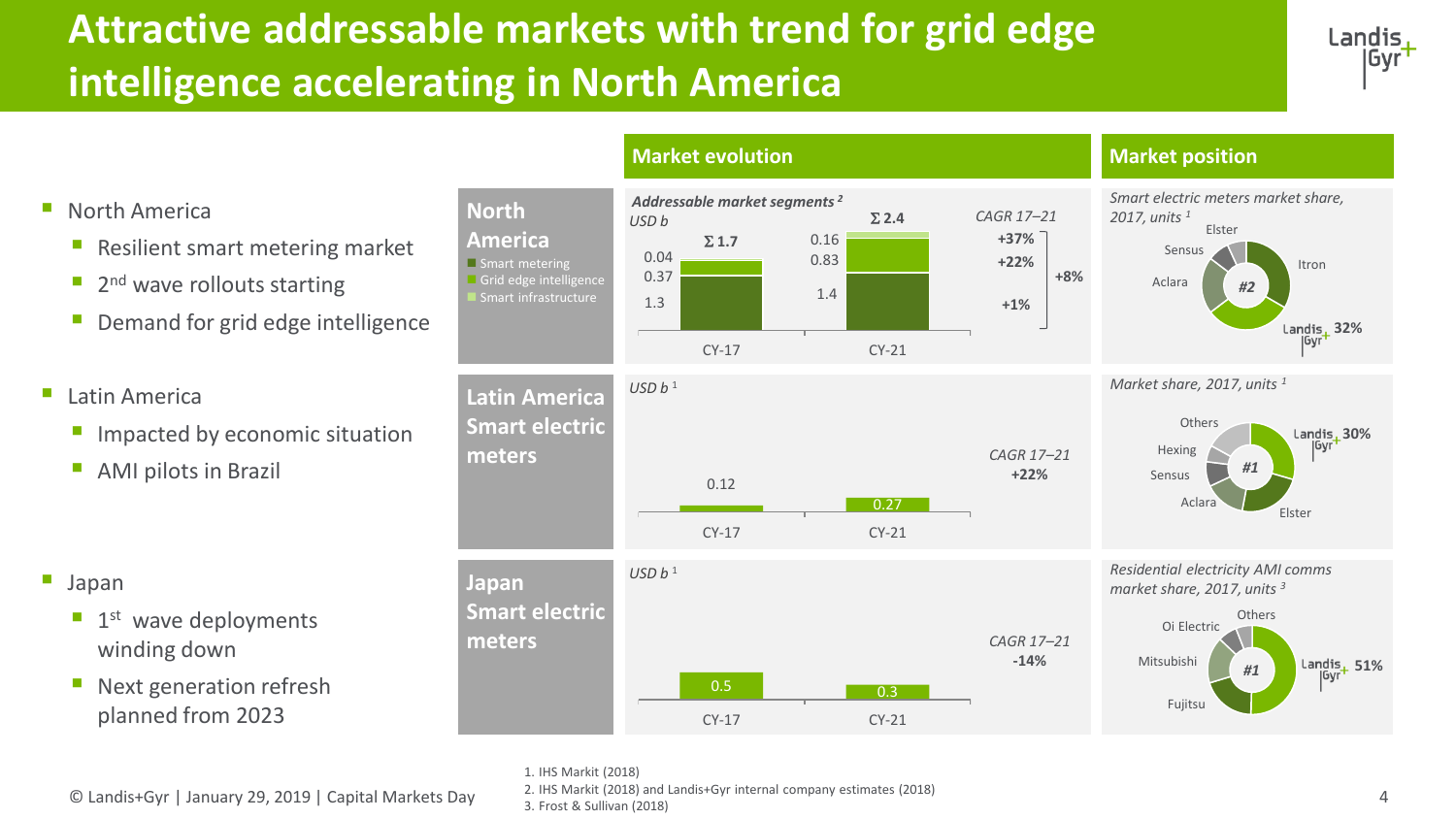# **North America utility segmentation is diverse and drives the need for flexible offerings**



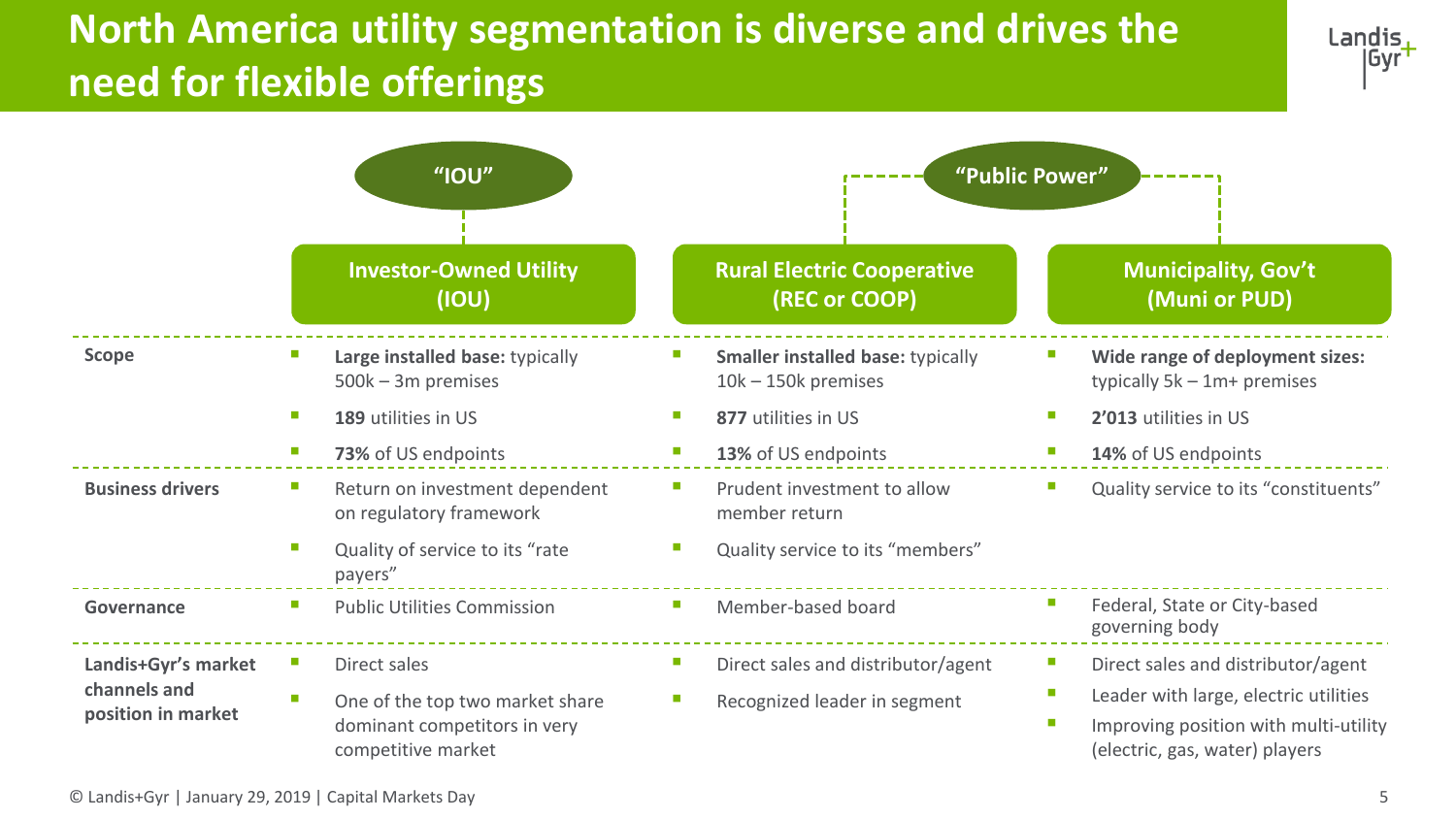### **America's market evolution**



- **Utilities seek increased benefits** in  $2^{nd}$  wave deployments – use cases now include direct consumer benefits in addition to operational benefits from 1st wave
- Intelligence at the grid edge is fundamental to the enablement of these 2nd wave use cases



*Direct consumer benefit*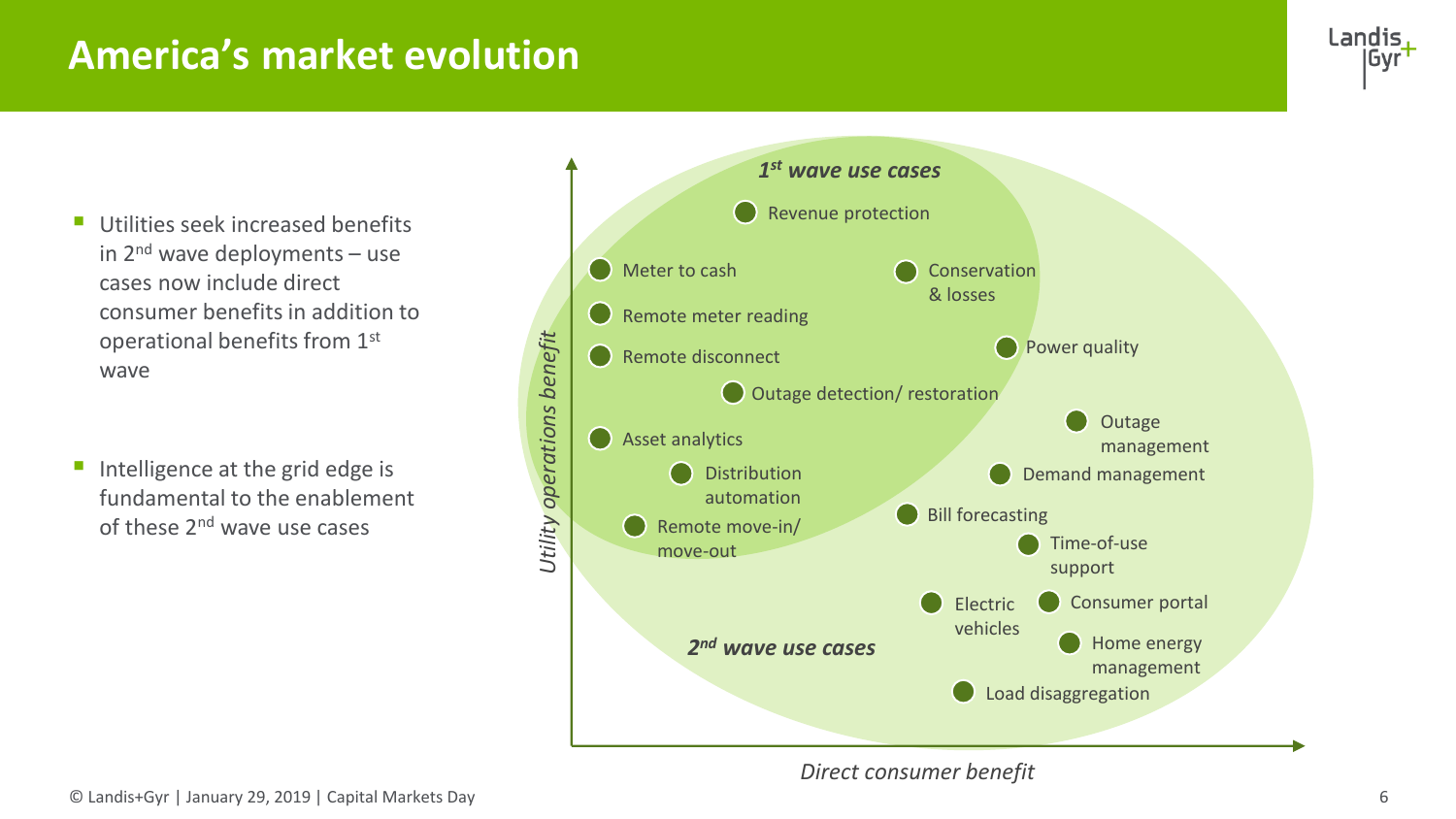## **2 nd wave use cases driven by real utility needs today**



|                                               | 2 <sup>nd</sup> wave use cases   | Utility "X" tender requirements (2018)                                                                |
|-----------------------------------------------|----------------------------------|-------------------------------------------------------------------------------------------------------|
| <b>Regulated</b><br>distribution<br>utilities | <b>Enable distributed energy</b> | Grid mapping<br><b>Distributed ledgers</b><br>Advance HEM interoperability<br>Advance DER submetering |
|                                               | Improve grid resilience          | Outage detection<br><b>Fault detection</b><br>Power quality<br>Appliance health monitoring            |
| <b>Retailers</b>                              | <b>Ensure consumer loyalty</b>   | Standard load disaggregation<br>Real-time load disaggregation<br>Marketplace energy portals           |
|                                               | <b>Empower consumers</b>         | Flexible billing<br>Demand manager<br>TOU manager<br>"Bill Buddy"                                     |

**Clear need for grid edge intelligence opening up new market opportunities**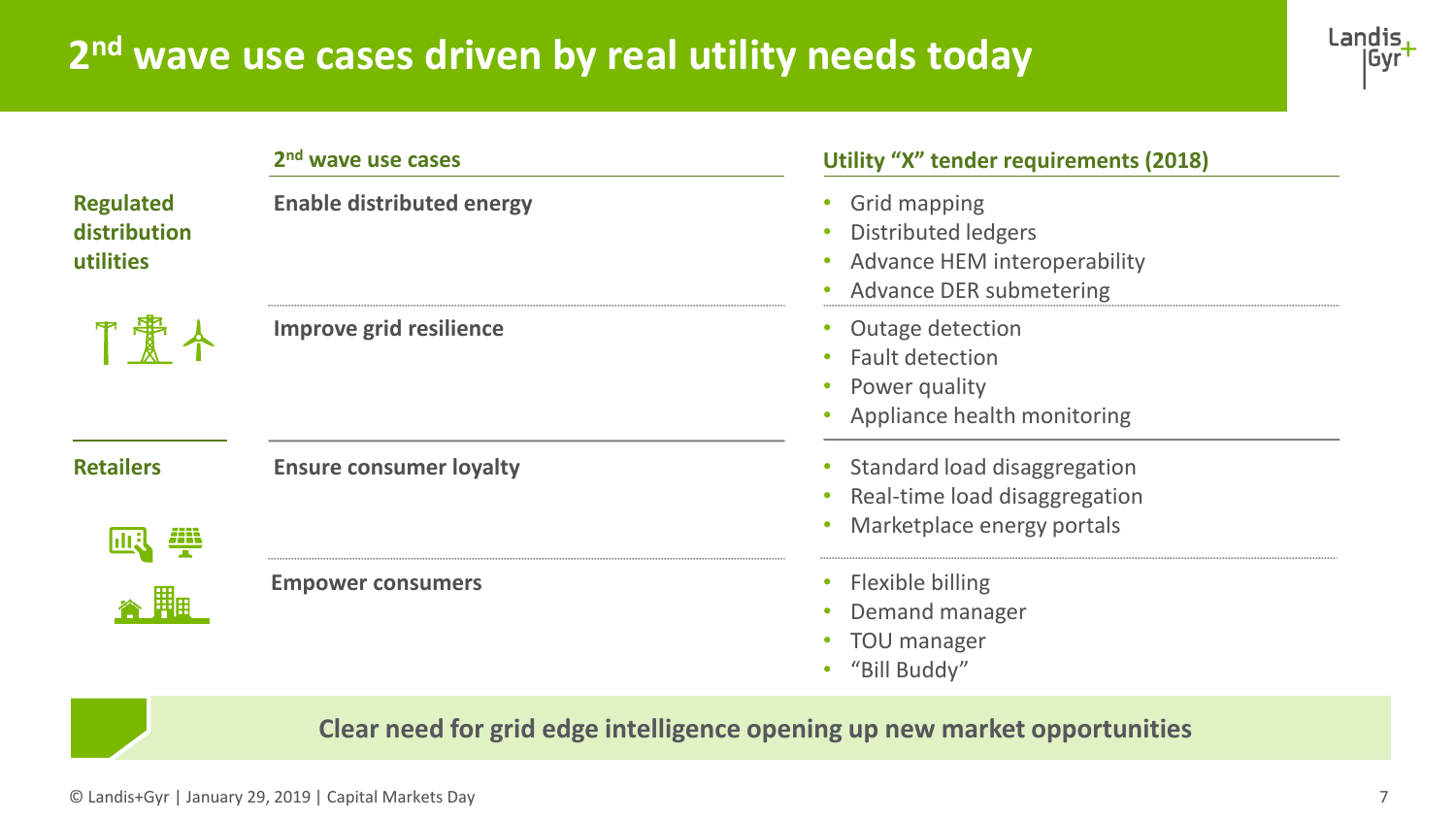### **North America drives regional success**



#### **Market development and utility needs**

- $\blacksquare$  1<sup>st</sup> wave AMI rollout with remaining utilities
- Early adopters commence 2<sup>nd</sup> wave AMI rollout
- Increased investment in grid edge intelligence: distribution automation, new consumer programs, distributed energy resources, cyber security

#### **How do we win**

- Leading technology offering and roadmap
- **Trusted partner with market leading** delivery and quality
- **Elexible business models**
- Portfolio exceeding standards and interoperability
- Diverse suite of services offerings

#### **Our priorities**

- Continue to win high share of AMI deals in IOU segment with grid edge intelligence and our innovative technology roadmap
- Expand our leading position in Public Power segment
- Enable utility's evolution to broader IoT solutions with grid edge intelligence
- Grow software & services offerings for recurring revenue streams

**Key data for Landis+Gyr North America<sup>1</sup>**

>14m >35m

deployed smart meters

meters under managed services

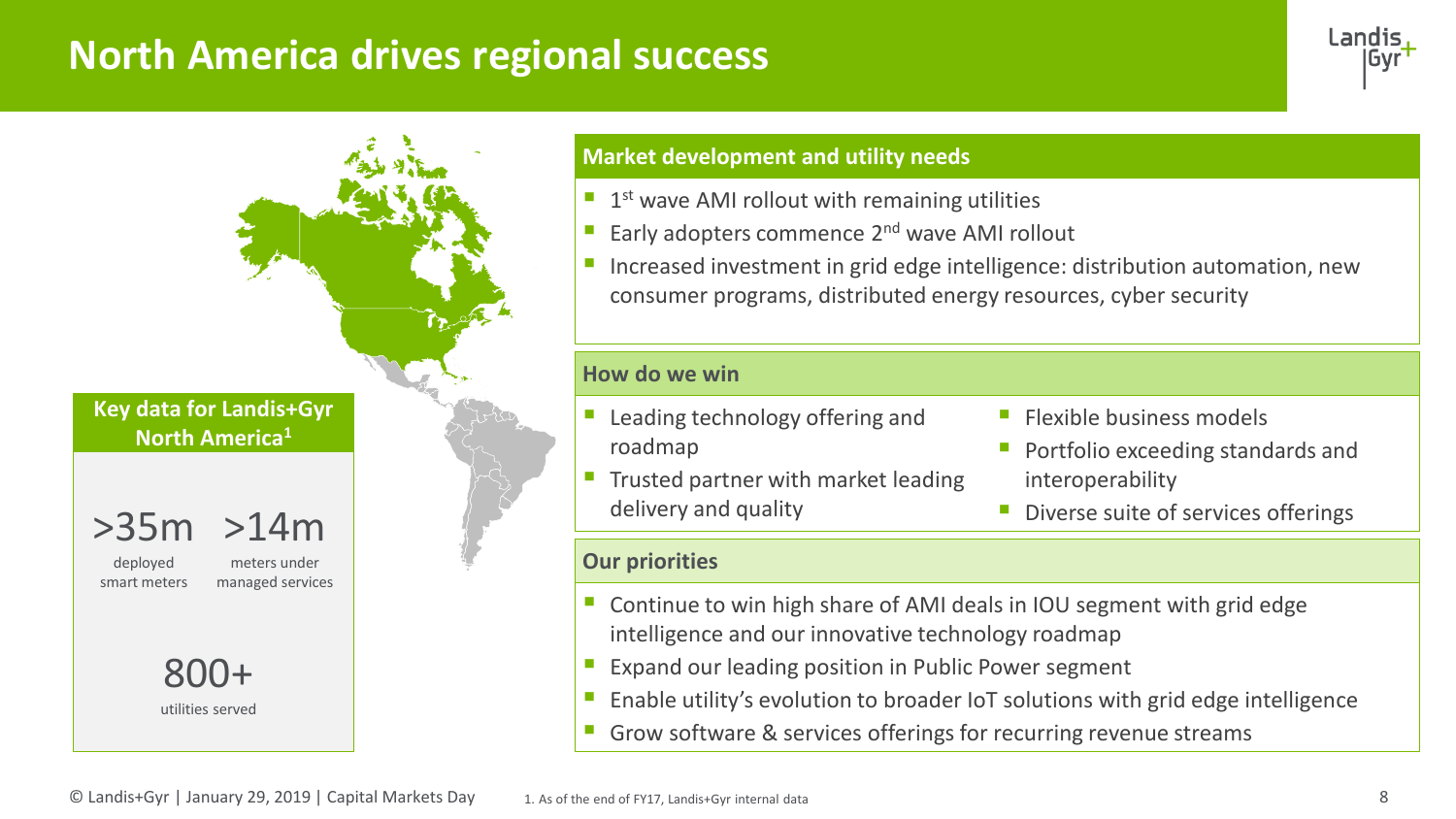# **Landis+Gyr is the North American market leader in smart metering software & managed services**





#### **Proven track record and sustainable business**

- Market leadership going back over 25+ years
- 14 managed services utilities, with average contract length 22 years, average remaining contract lifetime of 6 years
- More than 14m meter points under managed service contracts, managing ~10% of the US metering population from measurement to bill
- 21m endpoints of data flowing through Landis+Gyr data centers, including 300+ utilities using SaaS

### **Trusted partner for technology leadership**

- Scaled software & service offerings provide overall ease of deployment and quick benefit to smaller utilities (typically Public Power) with less resources to dedicate to technology
- Solutions and software platforms that are interoperable with utility systems already in place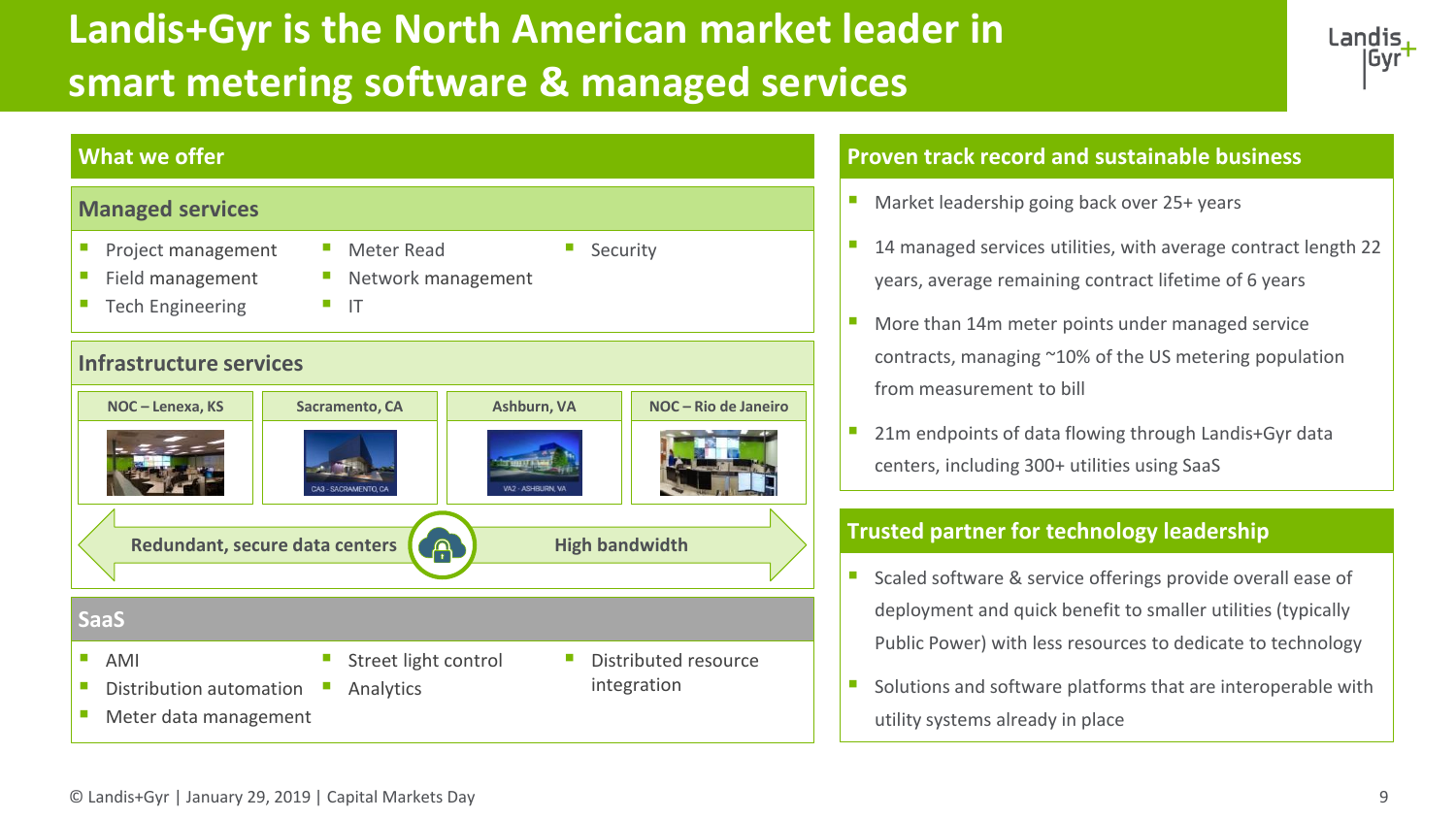# **Japan - Building value on the back of world's largest utility IoT project**





**Tepco is the largest utility in Japan serving millions of homes and businesses**



- **E** Japan is in the midst of a energy transition as a result of the recent deregulation of the electric and gas markets
- $\blacksquare$  Change in the energy mix, driven by national policy, is favoring grid edge intelligence: demand response, flexibility management, grid analytics
- Utilities with large AMI base are looking for smart infrastructure opportunities

#### **How do we win**

- Demonstrated expertise in managing large scale infrastructure deployments
- **E** Leading technology to reach scalability and resilience of smart infrastructure demands
- **•** Proven agility in meeting Japan's market specific regulatory needs
- Local sales force with expertise in Japanese market

#### **Our priorities**

- Increase "stickiness" with Tepco by expanding partnerships in IoT (vending machines, high voltage towers) and grid analytics
- Capitalize next wave of AMI opportunity in Japan, leverage existing experience
- Expand business scope and leverage experience to capture next refresh cycle